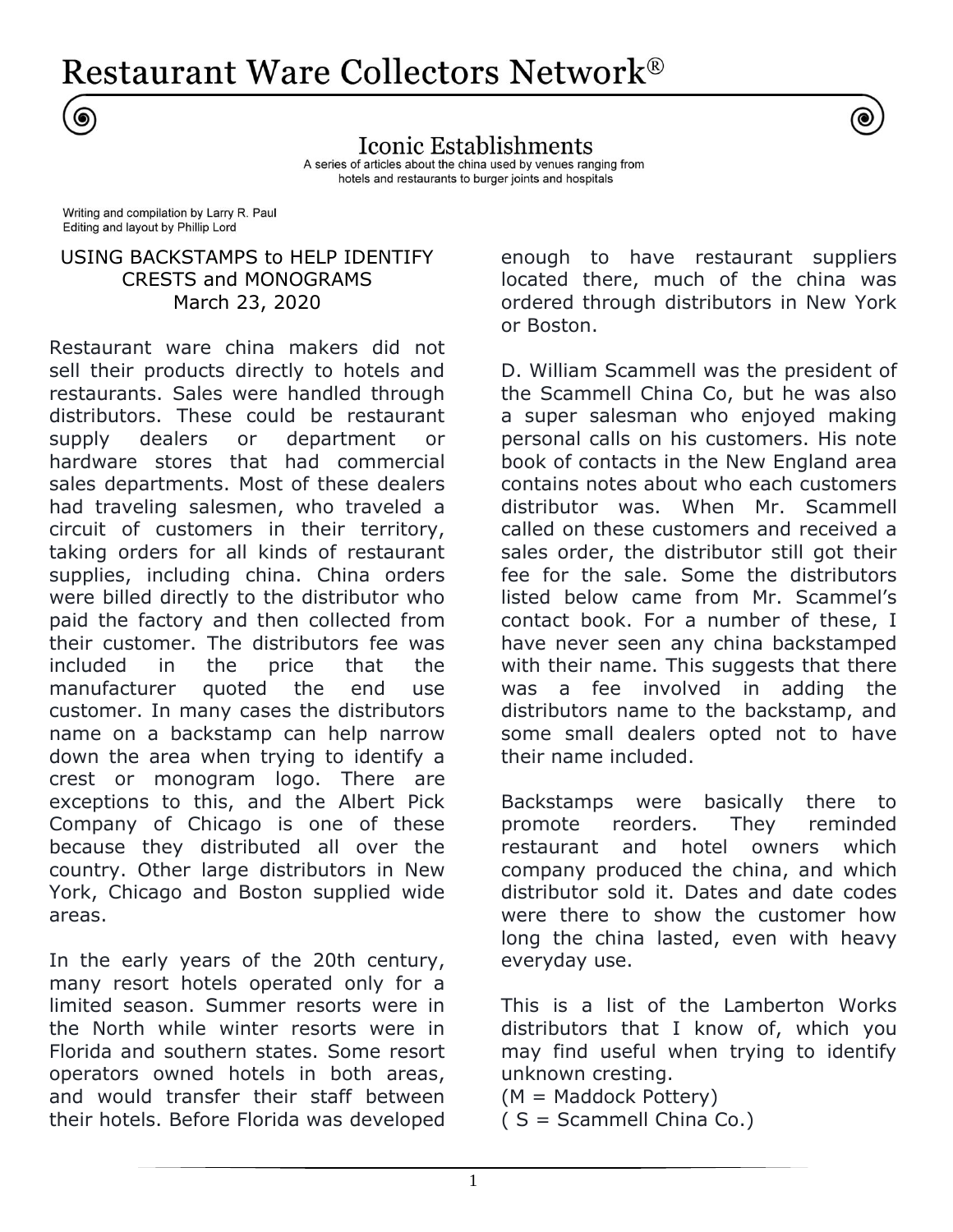# **Lamberton Works Distributors**

# **CALIFORNIA**

*Los Angeles* Parmelee- Dohrmann Co. - M *San Francisco* Anglo-American China & Glass - M Brown & Sons, Charles - M Dohrmann – M

# **CONNECTICUT**

*Bridgeport* Howland Dry Goods Co., The - M&S Platt & Co. (Globe Equipment Co.) - S Read & Co., D. M. - S Smith Comstock Co. (Smith, Addis & Co.) - S *Hartford* Brown, Thompson & Co. - M&S Fox & Co., George - S Judson, Dwight R., Co. - S Mellen & Hewes Co. - M Wise, Smith & Co. - S *Meriden* International Silver Co. - S Simpson, Hall, Miller Co - S *Middleton* Bunce Co., J. H. - S *New Haven* Gamble - Desmond Co., The - S Malley Co., Edward - S Wylie, A. F - S *New London* Lewis & Co., L - S *Waterbury* Miller & Peck Co., Inc - S *Willimac* Tracy & Wolmar – S

# **DISTRICT OF COLUMBIA**

*Washington* Adams, E. B - S Dulin & Martin Co. - M&S Stern Company, The

## **FLORIDA**

*Tampa* Maas Brothers - S

# **GEORGIA**

*Atlanta* Lilienthal Crockery Co. – M

# **ILLINOIS**

*Chicago* American China & Glassware - M&S Hartman Wholesale Corp. - S Herbst,l. B., Corp - S Marshall Field & Co. - M&S Pick & Co., Albert - M&S

# **INDIANA**

*Indianapolis* Hollweg & Reese - M&S Mutual China Co. - M&S

# **IOWA**

*Davenport* Harris-Emery Co. - M *Des Moines* Jacklin Co. – M

## **KENTUCKY**

*Louisville* Dolfinger & Co., J – M

# **MAINE**

*Portland* Blake & Co., W. L. - S Swasey & Co., E - M *Waterville* Redington & Co. – S

## **MARYLAND**

*Baltimore* Chandlee Sons Co., H.P. - M&S Edwards China & Glassware Co. - S Hudson, J. L - S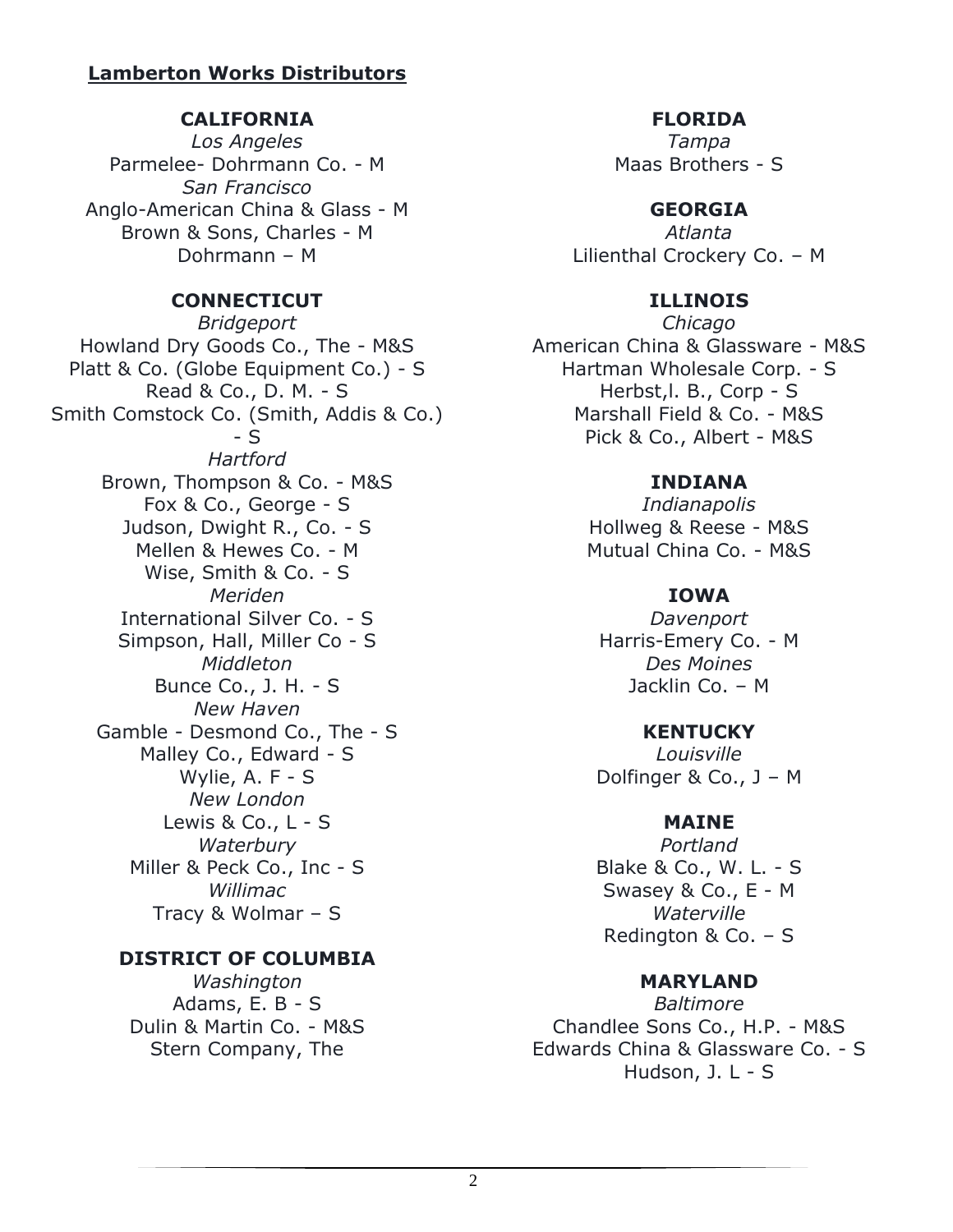### **MASSACHUSETTS**

*Boston* French Co., Abram - M Jones McDuffee & Stratton Corp - S Mitchell, Woodbury Co. - M&S Thompson- Winchester Co. - S Whipple Co., J. R. - M *Haverhill* Leslie Dry Goods Co. - S *Holyoke* McAusian & Wakelin Co., Inc - S *New Bedford* Bedford Dry Goods Co., New - S *Northampton* Consolidated Dry Goods Co. - S *Pittsfield* Holden & Stone Co. - S Rockwell Co., The - S *Salem* Almy, Bieglow & Washburn, Inc - S *Springfield* Forbes & Wallace - M&S Meekins Packard & Wheat, Inc - M Quimby & Co. - S *Worcester* Denholm & McKay - S Durling & Rhodes Co. - S Glazer, Soloman - S Macinnes Co., John C. - S Morse Co., I.H. – S

## *MICHIGAN*

*Detroit* Burr, Patterson & Auld Co. - S Crowley Milner & Co. - M&S Marshall, A. J. , Co - S Osborne - Boynton - Osborne Co. - M&S Reichle Sons Co. - S *Kalamazoo* Gilmore Bros. – S

### **MINNESOTA**

*Duluth* Burg Hotel Supply - M&S *Minneapolis* Boutell Brothers - M *St. Paul* Merrill Greer Chapman Co. - M

#### **MISSOURI**

*Kansas City* Beamish Glassware - M Emery - Bird - Thayer - S Regnier & Shoup - M - S *St. Joseph* Regnier & Shoup - M - S *St. Louis* Ford Co., Wm - M Krenning - Westermann China & Glass - M Saint Louis Glass & Queensware Co. M Simmons Hardware Co. – M

## **NEW JERSEY**

*Asbury Park* Steinbach Co. - M&S *Newark* Hahne & Co. - S Simon Davis, Inc. - S *Perth Amboy* Perth Amboy Hardware Co. - S *Trenton* Kaufman, S. E. - M Zeissler Co., Harold P. - S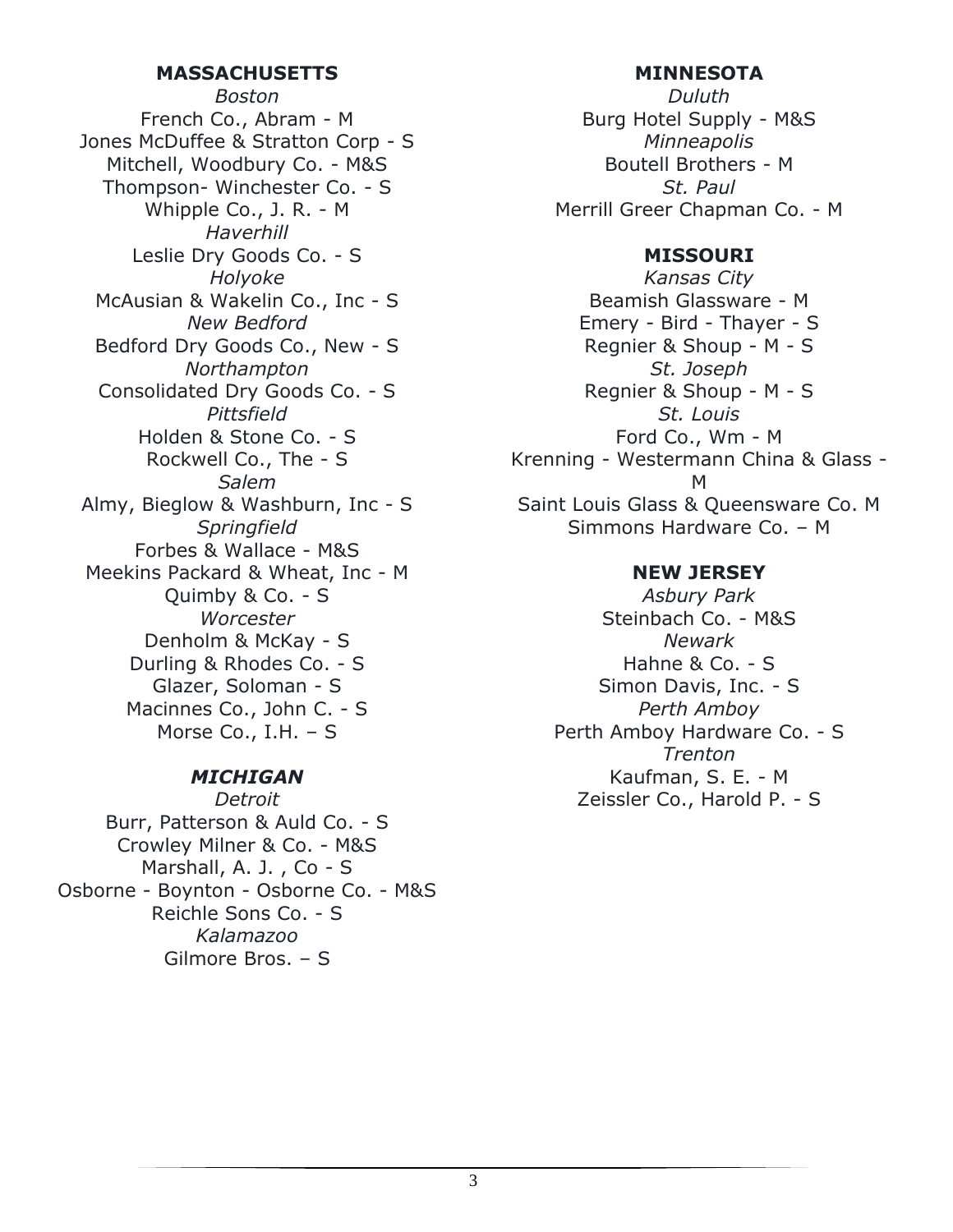#### **NEW YORK**

*Albany* Whitney & Co., W. M. - M *Brooklyn* Loeser & Co., Frederick - M *Newburgh* Peck & Co., George G. - M *New York* Ballard Co, Walter M., - S Barrow & Co., H - S Barth, L & Son - M&S Barth Equipment Co. - S DeKyser Co, L - M Duparquet, Huot & Moneuse, Inc - M&S Ensign, W. S. - M Frank & De Keyser - M Gibney, J. R. - M Gimbels - M&S Hall, Inc, Charles - S Higgins & Selter - M Jacobs, Inc., F. - S Johnson Service. Inc - S Kniffin & Demarest Co. - M Kronman, Inc., E - M&S Lord & Taylor - M Luft & Luft Sales - S Macy's, R. H. - S Maddock & Miller, Inc. - M Markey, Lee Co. - S McCreery & Co. - M Mernit Inc, Ralph - S Myers Minott & Co - S O'Beirne Brothers - M ( O'Beirne Brothers & Lyons, Inc - M ) Plummer & Co. Ltd, W. H. - S Shaw, James M. - M&S Straus & Sons, l - M&S Taunton Supply Corp. - S White & Co., R. H. - S *Port Jervis* Sargent, Isaac - S *Poughkeepsie* Luckey, Platt & Co. - S *Rochester* Dudley, Given, Wamsley & Co. - M&S Duffy McInnerney Co. - M Sibley Lindsey & Curr Co. - M

*Upper Saranac* Upper Saranac Store – S

#### **NORTH CAROLINA**

*Greensboro* Odell Hotel Equipment Co. - S *Pinehurst* Pinehurst Department Store – M

#### **OHIO**

*Cincinnati* Dean & Kite - M&S *Cleveland* Bowman & Co, George - M&S Cleveland Range Co. - S Halle Bros Co. - M *Dayton* Rike - Kumler Co. - M *Toledo* Freeman Co., J, J. ( Broer- Freeman ) - M Steger - Showel – S

### **OREGON**

*Portland* Prael, Hegele & Co. – M